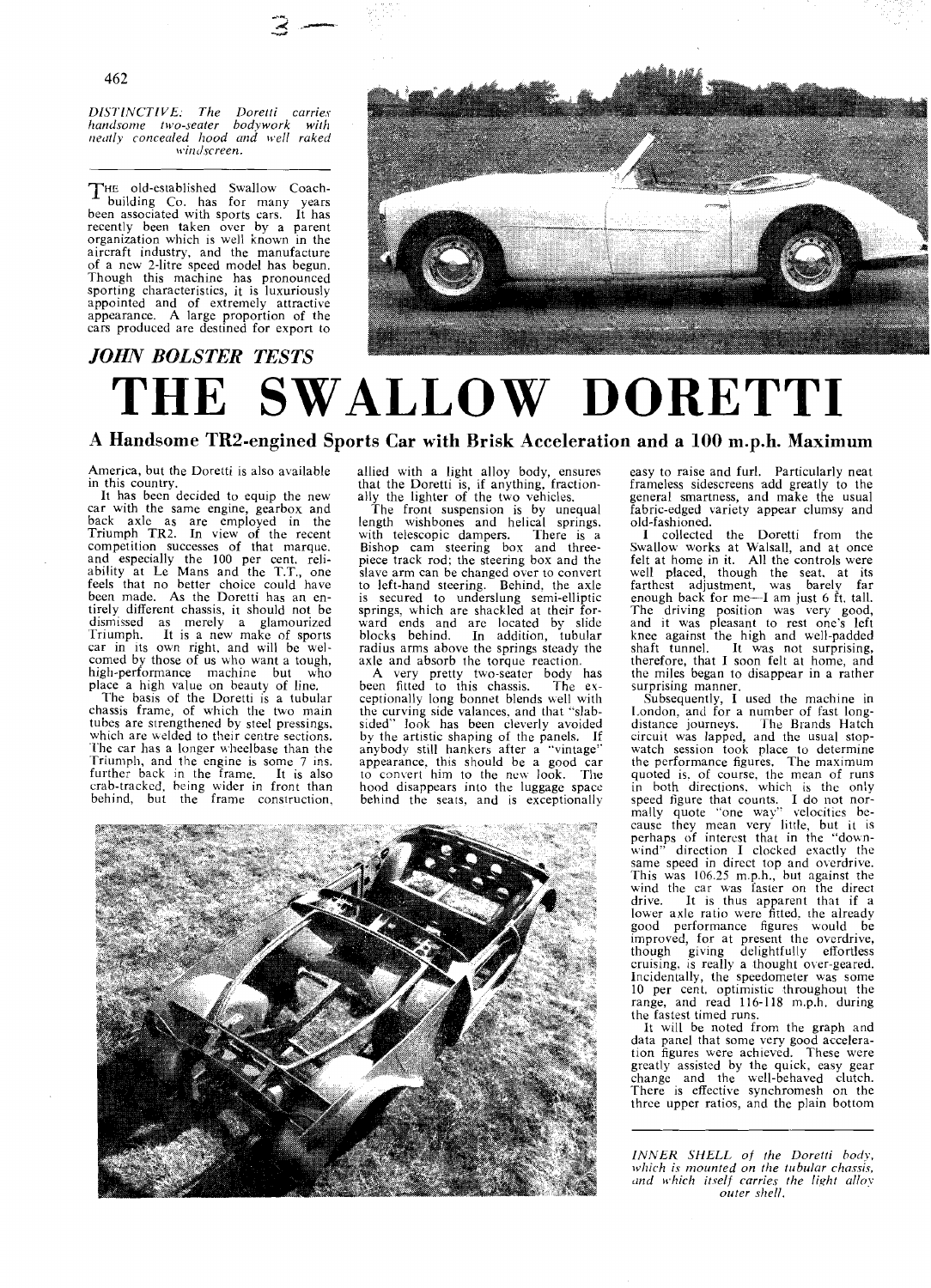gear is quite simple to engage. It would be difficult to imagine a more pleasant little central gear lever, but the over- drive control is rather too close to the other switches.

The brakes are powerful, and do not fade. Wire wheels may be ordered as an extra, and certainly add to the appearance if one has time to keep them clean; however, their superior cooling<br>does not seem to be necessary, as this car had the normal pierced discs. One is dclighted, in these degenerate times, to find a genuine fly-off-type hand-brake lever that can easily lock the rear wheels.

The Swallow Doretti is a sports car, and one does not expect the silence of a town carriage. Nevertheless, the ex- haust is quieter than that of the average speed model, due to two silencers being<br>fitted in tandem. The engine has the fitted in tandem. The engine has the fairly "hard" sound of the typical highefficiency unit, but is by no means noisy. and the gears are all but inaudible.

Light and pleasantly responsive. the steering is high geared and quick in action. The car corners fast without roll, and one naturally drives hard on difficult roads without any sense of strain. Extremely fierce cornering pro-<br>duces rear end breakaway, but it is a duces rear end breakaway, but it is a smooth and quite gradual process, with no tendency to spin. This is predominantly a safe car, with no tricks to upset the less skilful driver.

High praise must go to the hood,<br>which is remarkably free from flapping which is remarkably free from flapping or wind noise at speeds over 100 m.p.h. The sidescreens are neat and functional, and there are movable sections which can be tipped to provide ventilation. These stay where they are put, and do not rattle. A few drops of water leaked into the car during a virtual cloudburst. but the weather protection is above normal sports car standards and does not spoil the look of the car. The large plastic rear window gives a good field of backward vision and, in conjunction with the well-placed mirror, provides a useful view of lurking police cars. **1**  appreciated the powerful and effective heater.

There is quite a lot of luggage capacity



м

- **A** Seat to accelerator pedal, 21 ins.
- *Seal ro rleering wl:eel,* **6** *ins.*
- $\mathbf{C}$ *Drplh of sear,* **8** *ins.*
- $\mathbf{D}$ *Wheel lo Jeal back,* **13** *inr.*
- $\mathbf{E}$ *Sear lo roof,* **38** *ins.*
- $\mathbf{F}$ *Ileplh of seat back,* **20** *irrs.*
- G *Height from floor to top of hood compartment.* **12** *ins*.
- *H Depth of hood compartment*, 13 *ins*.
- 
- *I* Depth of luggage boot, 11 ins.

in the space behind the seats. The recesses in the doors to carry small actual luggage boot in the tail, however, parcels and maps. The door handles



*K Fieipl~r of car,* **4** *11.* **3** *iru.* 

R

- *P Width of seat*, 19 *ins*.
- **Q** *Width between seats, 6 ins.*
- *R Widrh berweet~ w)Ieel arches,* **36** *tn,.*
- **S** *Width of luggage boot, 47 ins.*

actual luggage boot in the tail, however, parcels and maps. The door handles<br>is largely occupied by the spare wheel. are also in these compartments, where<br>The space provided is adequate for a they are easily accessible but they are easily accessible but cannot week-end, but two people on a holiday chafe one's knee or tear milady's dress.<br>would certainly be short of room for [1] greatly enjoyed testing the Swallow would certainly be short of room for I greatly enjoyed testing the Swallow their impedimenta. There are useful Doretti, and I covered quite a large mileage with it. This is certainly a most practical car, combining the virtues of the 100 m.p.h. flyer with the traffic manners and weather protection of the more staid type of conveyance. The



*The four-cylinder, pushrod 0.h.v. Triurnph engine lakec the Dorefti dong*  at over 100 m.p.h. willingly and without fuss or excess noise.



**SWALLOW DORETTI**